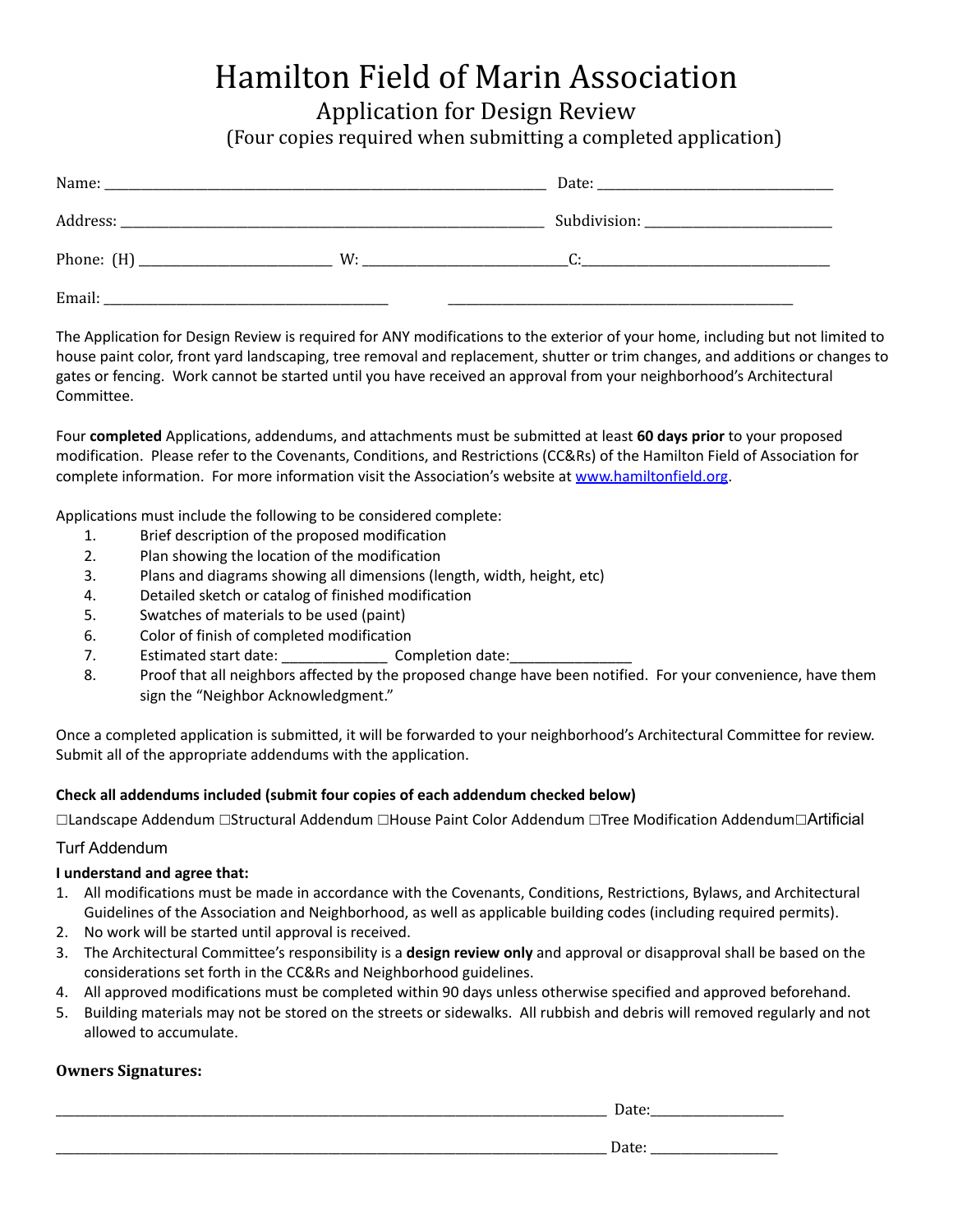# **NEIGHBOR ACKNOWLEDGEMENT**

By signing below, you are acknowledging that **you have been made aware** that your neighbor is proposing changes to their home exterior. If you disagree with the proposed alterations, you must do so in writing to the Association's property manager (Wakefield-Sharp) within 10 days of the date of your signature below. This will allow time for the Architectural Committee to consider your concerns before approval or disapproval.

| Owner (PRINT) | Signature | Phone # | Date |
|---------------|-----------|---------|------|
|               |           |         |      |
|               |           |         |      |
|               |           |         |      |
|               |           |         |      |

Please have each neighbor initial the home where they live.

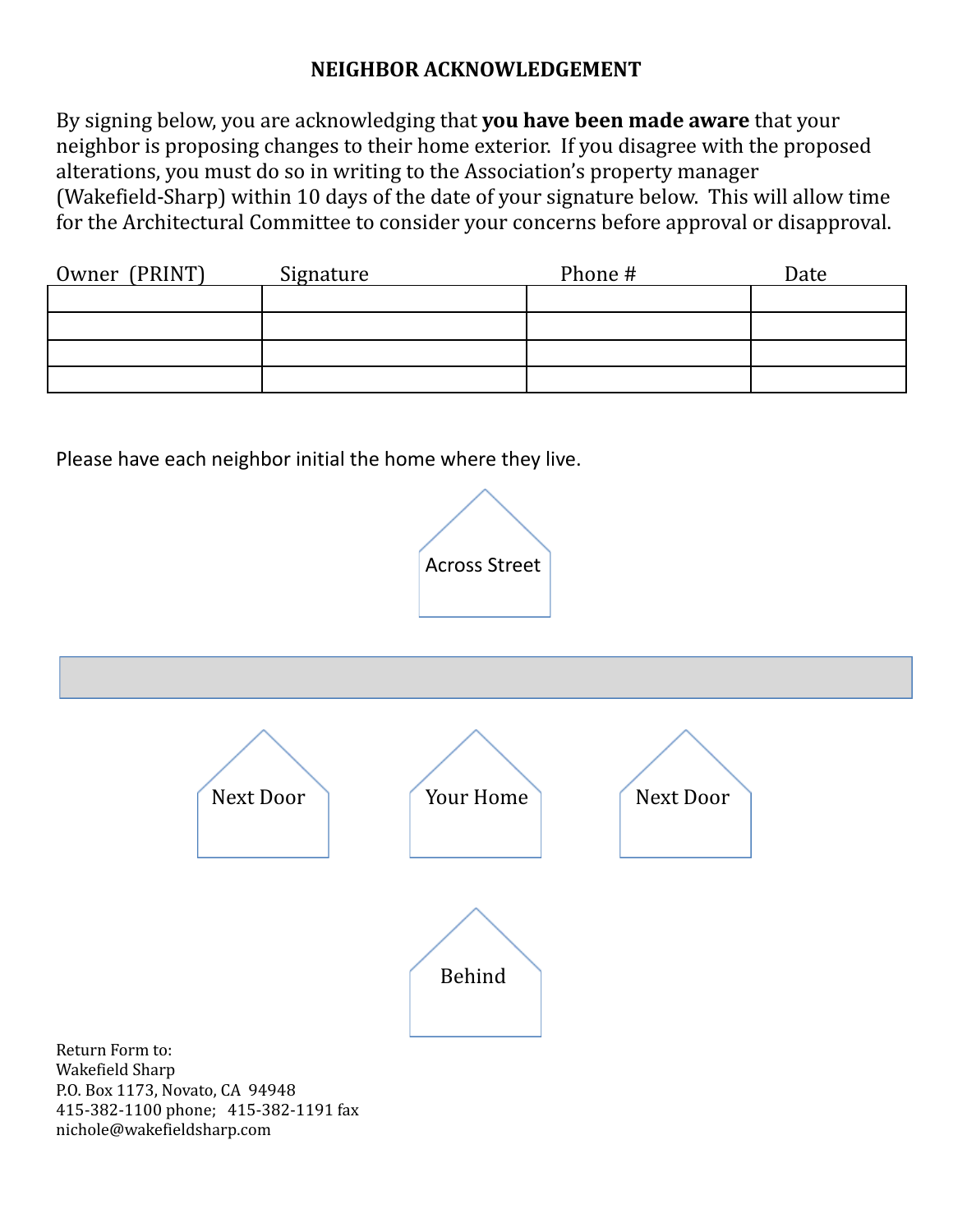# **LANDSCAPING CHANGE ADDENDUM**

Any changes to your front yard landscaping must be approved by your neighborhood's volunteer Architectural Committee in accordance with our CC&Rs. The Architectural Committee's purpose is to help maintain the design integrity and consistency of each neighborhood. Please take these factors into consideration when selecting your plants.

To assist the Committee, attach a plan with a detailed description of plants and/or hardscaping changes.

\_\_\_\_\_\_\_\_\_\_\_\_\_\_\_\_\_\_\_\_\_\_\_\_\_\_\_\_\_\_\_\_\_\_\_\_\_\_\_\_\_\_\_\_\_\_\_\_\_\_\_\_\_\_\_\_\_\_\_\_\_\_\_\_\_\_\_\_\_\_\_\_\_\_\_\_\_\_\_\_\_\_\_\_\_\_\_\_\_\_\_\_\_\_\_\_\_\_\_\_\_\_\_\_\_\_\_\_\_\_\_\_\_\_\_\_\_\_\_\_\_

\_\_\_\_\_\_\_\_\_\_\_\_\_\_\_\_\_\_\_\_\_\_\_\_\_\_\_\_\_\_\_\_\_\_\_\_\_\_\_\_\_\_\_\_\_\_\_\_\_\_\_\_\_\_\_\_\_\_\_\_\_\_\_\_\_\_\_\_\_\_\_\_\_\_\_\_\_\_\_\_\_\_\_\_\_\_\_\_\_\_\_\_\_\_\_\_\_\_\_\_\_\_\_\_

\_\_\_\_\_\_\_\_\_\_\_\_\_\_\_\_\_\_\_\_\_\_\_\_\_\_\_\_\_\_\_\_\_\_\_\_\_\_\_\_\_\_\_\_\_\_\_\_\_\_\_\_\_\_\_\_\_\_\_\_\_\_\_\_\_\_\_\_\_\_\_\_\_\_\_\_\_\_\_\_\_\_\_\_\_\_\_\_\_\_\_\_\_\_\_\_\_\_\_\_\_\_\_\_

\_\_\_\_\_\_\_\_\_\_\_\_\_\_\_\_\_\_\_\_\_\_\_\_\_\_\_\_\_\_\_\_\_\_\_\_\_\_\_\_\_\_\_\_\_\_\_\_\_\_\_\_\_\_\_\_\_\_\_\_\_\_\_\_\_\_\_\_\_\_\_\_\_\_\_\_\_\_\_\_\_\_\_\_\_\_\_\_\_\_\_\_\_\_\_\_\_\_\_\_\_\_\_\_

\_\_\_\_\_\_\_\_\_\_\_\_\_\_\_\_\_\_\_\_\_\_\_\_\_\_\_\_\_\_\_\_\_\_\_\_\_\_\_\_\_\_\_\_\_\_\_\_\_\_\_\_\_\_\_\_\_\_\_\_\_\_\_\_\_\_\_\_\_\_\_\_\_\_\_\_\_\_\_\_\_\_\_\_\_\_\_\_\_\_\_\_\_\_\_\_\_\_\_\_\_\_\_\_

\_\_\_\_\_\_\_\_\_\_\_\_\_\_\_\_\_\_\_\_\_\_\_\_\_\_\_\_\_\_\_\_\_\_\_\_\_\_\_\_\_\_\_\_\_\_\_\_\_\_\_\_\_\_\_\_\_\_\_\_\_\_\_\_\_\_\_\_\_\_\_\_\_\_\_\_\_\_\_\_\_\_\_\_\_\_\_\_\_\_\_\_\_\_\_\_\_\_\_\_\_\_\_\_

\_\_\_\_\_\_\_\_\_\_\_\_\_\_\_\_\_\_\_\_\_\_\_\_\_\_\_\_\_\_\_\_\_\_\_\_\_\_\_\_\_\_\_\_\_\_\_\_\_\_\_\_\_\_\_\_\_\_\_\_\_\_\_\_\_\_\_\_\_\_\_\_\_\_\_\_\_\_\_\_\_\_\_\_\_\_\_\_\_\_\_\_\_\_\_\_\_\_\_\_\_\_\_\_

\_\_\_\_\_\_\_\_\_\_\_\_\_\_\_\_\_\_\_\_\_\_\_\_\_\_\_\_\_\_\_\_\_\_\_\_\_\_\_\_\_\_\_\_\_\_\_\_\_\_\_\_\_\_\_\_\_\_\_\_\_\_\_\_\_\_\_\_\_\_\_\_\_\_\_\_\_\_\_\_\_\_\_\_\_\_\_\_\_\_\_\_\_\_\_\_\_\_\_\_\_\_\_\_

\_\_\_\_\_\_\_\_\_\_\_\_\_\_\_\_\_\_\_\_\_\_\_\_\_\_\_\_\_\_\_\_\_\_\_\_\_\_\_\_\_\_\_\_\_\_\_\_\_\_\_\_\_\_\_\_\_\_\_\_\_\_\_\_\_\_\_\_\_\_\_\_\_\_\_\_\_\_\_\_\_\_\_\_\_\_\_\_\_\_\_\_\_\_\_\_\_\_\_\_\_\_\_\_

General Description of Landscaping Modification:

(Please attach four copies of your detailed plans)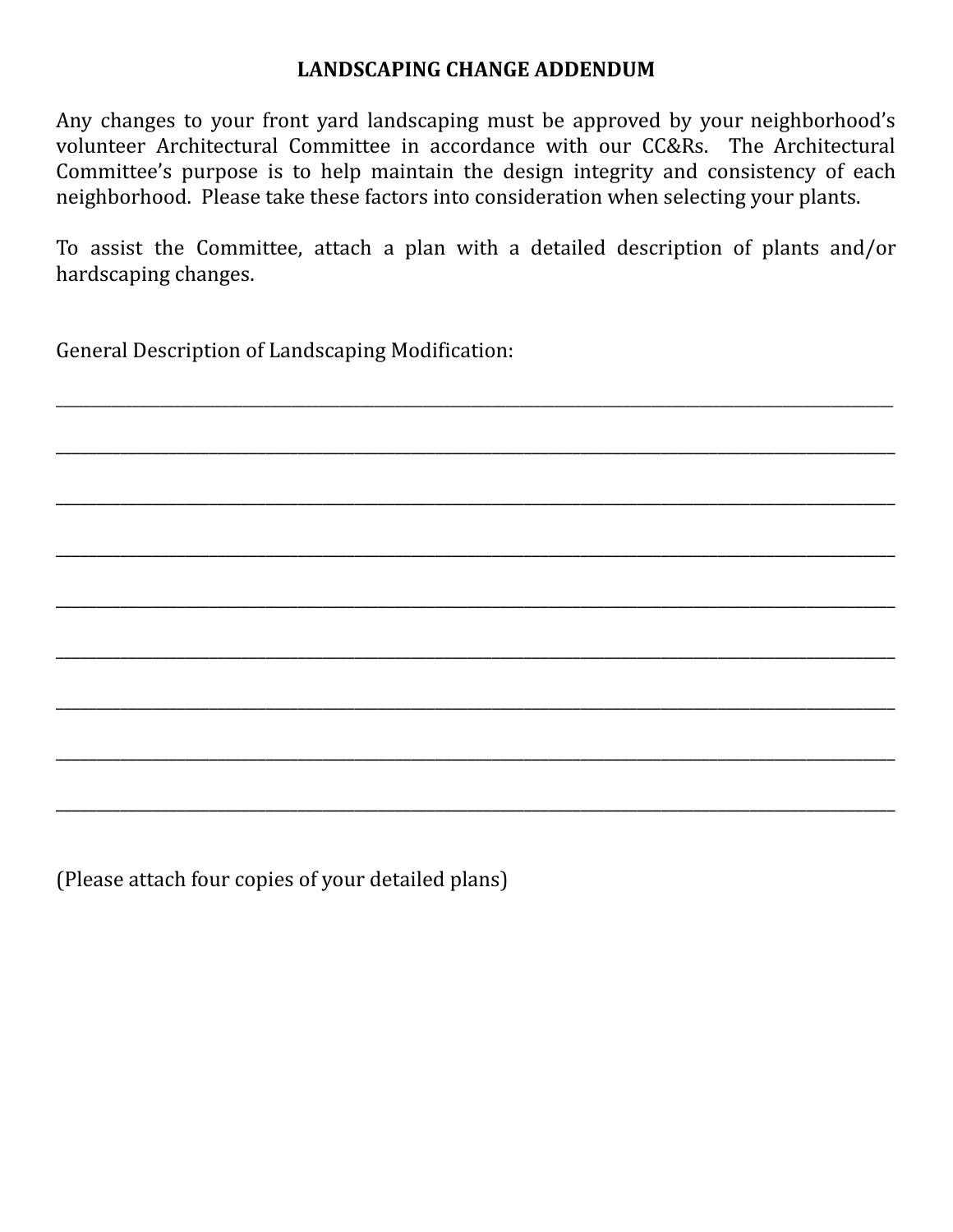# **TREE MODIFICATION ADDENDUM**

Trees are a very important element of the architecture of your neighborhood. Existing trees are not to be removed without approval from the Architectural Committee. Trees that are added to either the front or back landscaping must also be approved. If a removed tree will not be replaced, make sure to note the reason. Visible stumps and roots must be removed. Roots that are uplifting sidewalks must be removed and sidewalks repaired.

# **Check all that are applicable:**

| $\Box$ | Tree Addition to Existing Landscape (any tree in front or backyard must be approved).                                     |  |  |
|--------|---------------------------------------------------------------------------------------------------------------------------|--|--|
|        |                                                                                                                           |  |  |
|        |                                                                                                                           |  |  |
| $\Box$ |                                                                                                                           |  |  |
|        |                                                                                                                           |  |  |
|        |                                                                                                                           |  |  |
|        |                                                                                                                           |  |  |
|        |                                                                                                                           |  |  |
|        | <u> 1989 - Johann Stoff, amerikansk politiker (d. 1989)</u><br>Will the removed tree be replaced? Yes_________ No________ |  |  |
|        |                                                                                                                           |  |  |
|        |                                                                                                                           |  |  |
| $\Box$ |                                                                                                                           |  |  |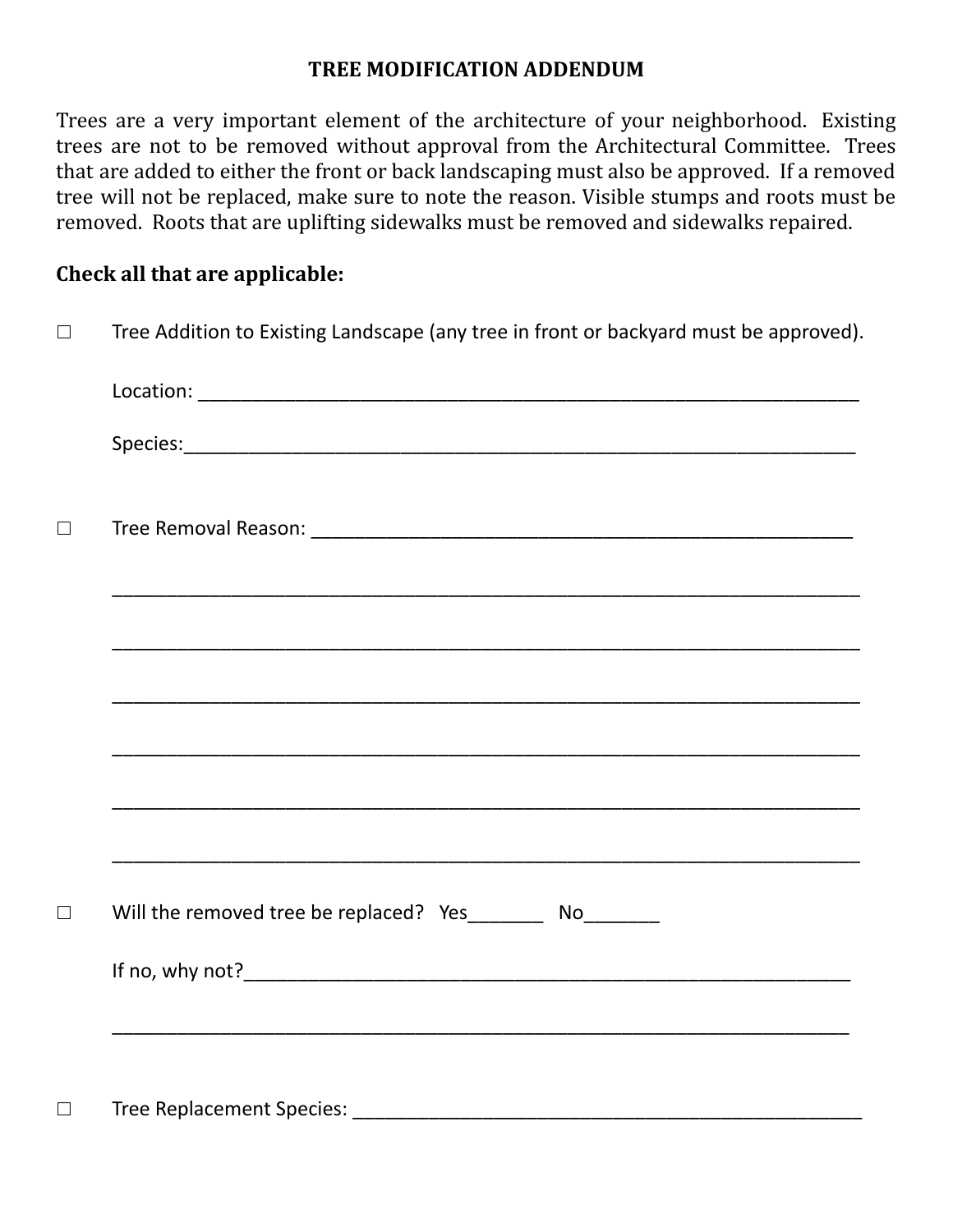# **HAMILTON FIELD OF MARIN OWNERS ASSOCIATION ARTIFICIAL TURF ADDENDUM GUIDELINES AND MINIMUM REQUIREMENTS ADOPTED:March 22, 2021**

The Hamilton Field of Marin Owners Association strongly encourages homeowners to use drought tolerant plant materials over use of artificial turf for environmental, cost, and aesthetic reasons. However, California law requires that all HOA's allow the use of artificial turf. All uses and installations are subject to minimum guidelines and requirements.

All artificial turf use in yards visible from the public right of way must have approval before installation. Artificial turf in fenced back yard does not require approval. Requests to install artificial turf shall be reviewed and approved by your neighborhood's Architectural Committee (AC) prior to installation. Owners are not permitted to install artificial turf in front yards without first submitting plans to the Association and obtaining prior approval for the proposed installation.

The Association's approval of artificial turf installation is limited specifically to a review of architectural compatibility and/or aesthetic consistency. The Association has identified certain minimum criteria for evaluation of proposed artificial turf product installations in order to maintain a natural appearance of the artificial turf.

The term "artificial turf" shall apply to any synthetic turf product that is in the form of turf grass.

# **LOCATION AND DESIGN**

- 1. The installation of artificial turf should be carefully planned and designed as part of a larger landscape modification. It should be used in addition to and not a total replacement of existing landscape.
- 2. Turf shall be installed so as to leave a breathing space of  $18" 24"$  around the base of any tree.
- 3. Drainage must be adequate to prevent standing water and runoff.

# **MATERIAL REQUIREMENTS**

The components of an artificial turf grass system consist of a base layer, the artificial turf, and infill material.

# **BASE LAYER**

The base layer provides a structurally sound foundation for the installation of the artificial turf, and a media for drainage.

- 1. The artificial turf shall be installed on a layer of properly compacted aggregate in order to facilitate proper drainage.
- 2. A weed barrier shall be used on top of the base to prevent weed growth.

3. The surface area shall be prepared by qualified/trained personnel.

# **ARTIFICIAL TURF Guidelines**

Artificial turf is a surface of synthetic fibers made to look like natural grass. The look and durability of artificial turf products can vary greatly depending on the materials, components and design of the turf.

- 1. Artificial turf normally has a pile weight of 77 ounces and should consist of monofilament, polyethylene fibers tufted into a fibrous, porous backing.
- 2. Grass blades should be of multiple color blends that consist of green hues and brown thatch to give the turf a natural appearance.
- 3. The primary backing shall be a double-layered polypropylene fabric treated with UV inhibitors.